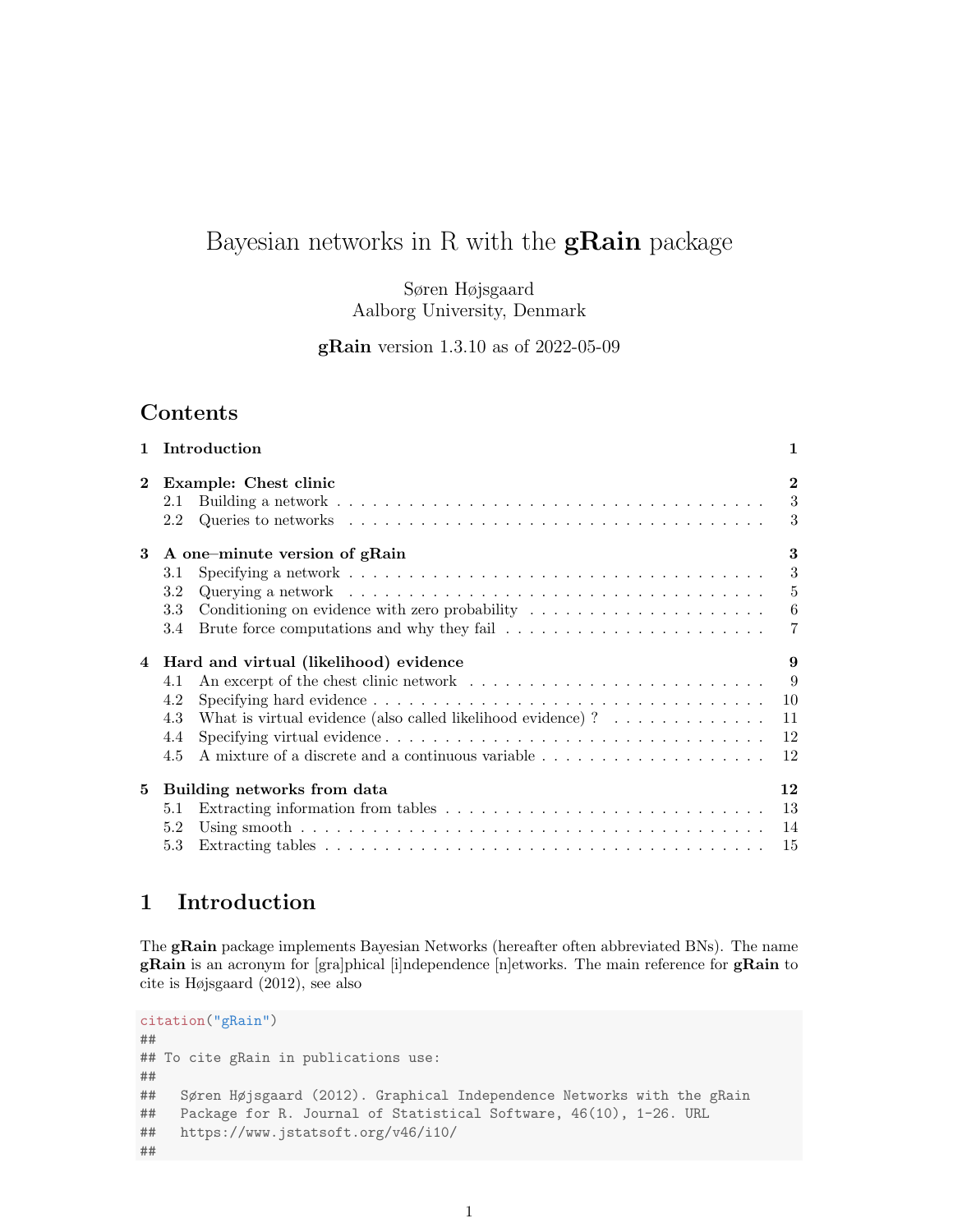

Figure 1: Chest clinic example from Lauritzen and Spiegelhalter (1988).

```
## A BibTeX entry for LaTeX users is
##
## @Article{,
## title = {Graphical Independence Networks with the {gRain} Package for {R}},
## author = {S{\o}ren H{\o}jsgaard},## journal = {Journal of Statistical Software},
\# year = {2012},
\# volume = {46},
## number = {10},
\# pages = \{1 - -26\},
## doi = {10.18637/jss.v046.i10},
## url = {https://www.jstatsoft.org/v46/i10/},
## }
```
Moreover, Højsgaard et al. (2012) gives a broad treatment of graphical models (including Bayesian networks) More information about the package, other graphical modelling packages and development versions is available from

http://people.math.aau.dk/~sorenh/software/gR

## 2 Example: Chest clinic

This section reviews the chest clinic example of Lauritzen and Spiegelhalter (1988) (illustrated in Figure 1) and shows one way of specifying the model in **gRain**. Lauritzen and Spiegelhalter (1988) motivate the chest clinic example with the following narrative:

"Shortness–of–breath (dyspnoea) may be due to tuberculosis, lung cancer or bronchitis, or none of them, or more than one of them. A recent visit to Asia increases the chances of tuberculosis, while smoking is known to be a risk factor for both lung cancer and bronchitis. The results of a single chest X–ray do not discriminate between lung cancer and tuberculosis, as neither does the presence or absence of dyspnoea."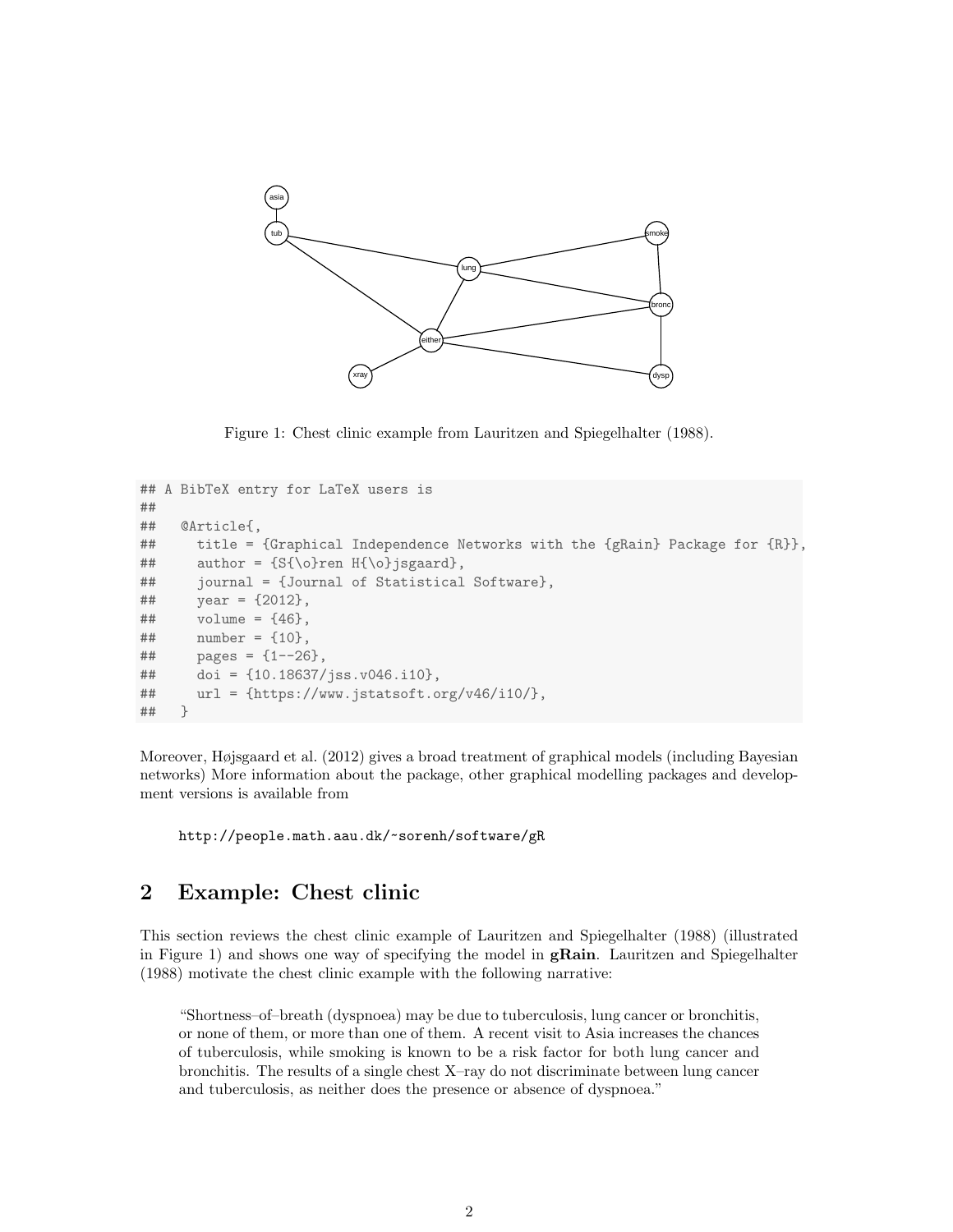### 2.1 Building a network

The description above involves the following binary variables:  $\alpha = \text{asia}, \sigma = \text{smoker}, \tau =$ tuberculosis,  $\lambda = \text{lung cancer}, \beta = \text{branchitis}, \epsilon = \text{either tuberculosis}$  or lung cancer,  $\delta = \text{dyspnoea}$ and  $\xi$  = xray. Each variable is binary and can take the values "yes" and "no": Note that  $\epsilon$  is a logical variable which is true (yes) if either  $\tau$  or  $\lambda$  are true (yes) and false (no) otherwise. The connection between the variables is displayed by the DAG (directed acyclic graph) in Figure 1.

A joint probability density factorising accoring to a DAG with nodes V can be constructed as follows: Each node  $v \in V$  has a set  $pa(v)$  of parents and each node  $v \in V$  has a finite set of states. A joint distribution over the variables  $V$  can be given as

$$
p(V) = \prod_{v \in V} p(v|pa(v))
$$
\n(1)

where  $p(v|pa(v))$  is a function defined on  $(v, pa(v))$ . This function satisfies that  $\sum_{v^*} p(v =$  $v^*|pa(v)\rangle = 1$ , i.e. that for each configuration of the parents  $pa(v)$ , the sum over the levels of v equals one. Hence  $p(v|pa(v))$  becomes the conditional distribution of v given  $pa(v)$ . In practice  $p(v|pa(v))$  is specified as a table called a conditional probability table or a CPT for short. Thus, a Bayesian network can be regarded as a complex stochastic model built up by putting together simple components (conditional probability distributions). A joint probability density for all eight variables in Figure 1 can be constructed as

$$
p(V) = p(\alpha)p(\sigma)p(\tau|\alpha)p(\lambda|\sigma)p(\beta|\sigma)p(\epsilon|\tau,\lambda)p(\delta|\epsilon,\beta)p(\xi|\epsilon).
$$
\n(2)

#### 2.2 Queries to networks

Suppose we are given the evidence (sometimes also called "finding") that a set of variables  $E \subset V$ have a specific value  $e^*$ . With this evidence, we are often interested in the conditional distribution  $p(v|E = e^*)$  for some of the variables  $v \in V \setminus E$  or in  $p(U|E = e^*)$  for a set  $U \subset V \setminus E$ . Interest might also be in calculating the probability of a specific event, e.g. the probability of seeing a specific evidence, i.e.  $p(E = e^*)$ . Other types of evidence (called soft evidence, virtual evidence or likelihood evidence) are discussed in Section 4.

For example that a person has recently visited Asia and suffers from dyspnoea, i.e.  $\alpha =$  yes and  $\delta$  = yes. In the chest clinic example, interest might be in  $p(\lambda|e^*)$ ,  $p(\tau|e^*)$  and  $p(\beta|e^*)$ , or possibly in the joint (conditional) distribution  $p(\lambda, \tau, \beta | e^*).$ 

# 3 A one–minute version of gRain

#### 3.1 Specifying a network

A simple way of specifying the model for the chest clinic example is as follows.

1. Specify conditional probability tables (with values as given in Lauritzen and Spiegelhalter (1988)) (there are other ways of specifying conditional probability tables, see the package documentation):

```
yn <- c("yes", "no")
a <- cptable(~asia, values=c(1, 99), levels=yn)
t.a <- cptable(~tub|asia, values=c(5, 95, 1, 99), levels=yn)
s <- cptable(~smoke, values=c(5, 5), levels=yn)
l.s <- cptable(~lung|smoke, values=c(1, 9, 1, 99), levels=yn)
```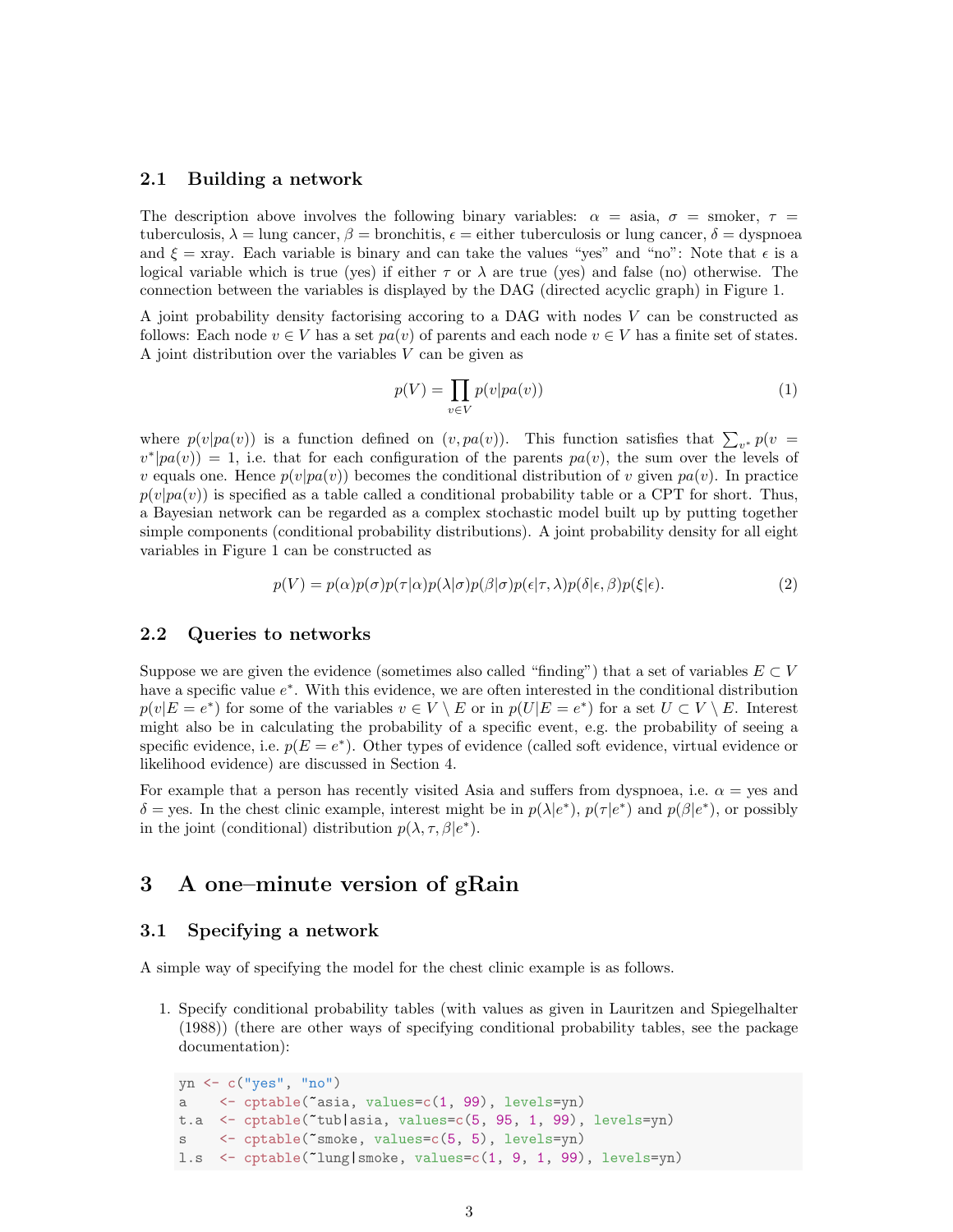```
b.s <- cptable(~bronc|smoke, values=c(6, 4, 3, 7), levels=yn)
e.lt <- cptable(~either|lung:tub, values=c(1, 0, 1, 0, 1, 0, 0, 1), levels=yn)
x.e <- cptable(~xray|either, values=c(98, 2, 5, 95), levels=yn)
d.be \leq cptable(\leqdysp|bronc:either, values=c(9, 1, 7, 3, 8, 2, 1, 9), levels=yn)
```
#### 2. Compile list of conditional probability tables.

```
chest_cpt <- compileCPT(a, t.a, s, l.s, b.s, e.lt, x.e, d.be)
summary(chest_cpt)
## Length Class Mode
## asia 2 -none- numeric
## tub 4 -none- numeric
## smoke 2 -none- numeric
## lung 4 -none- numeric
## bronc 4 -none- numeric
## either 8 -none- numeric
## xray 4 -none- numeric
## dysp 8 -none- numeric
```
The components are arrays, but coercion into dataframes sometimes makes it easier to digest the components.

```
chest_cpt$tub
## asia
## tub yes no
## yes 0.05 0.01
## no 0.95 0.99
chest_cpt$tub %>% as.data.frame.table
## tub asia Freq
## 1 yes yes 0.05
## 2 no yes 0.95
## 3 yes no 0.01
## 4 no no 0.99
```
Notice: either is a logical node

chest\_cpt\$either %>% as.data.frame.table ## either lung tub Freq ## 1 yes yes yes 1 ## 2 no yes yes 0 ## 3 yes no yes 1 ## 4 no no yes 0 ## 5 yes yes no 1 ## 6 no yes no 0 ## 7 yes no no 0 ## 8 no no no 1

3. Create the network:<sup>1</sup>

<sup>1</sup>SH: Rethink print method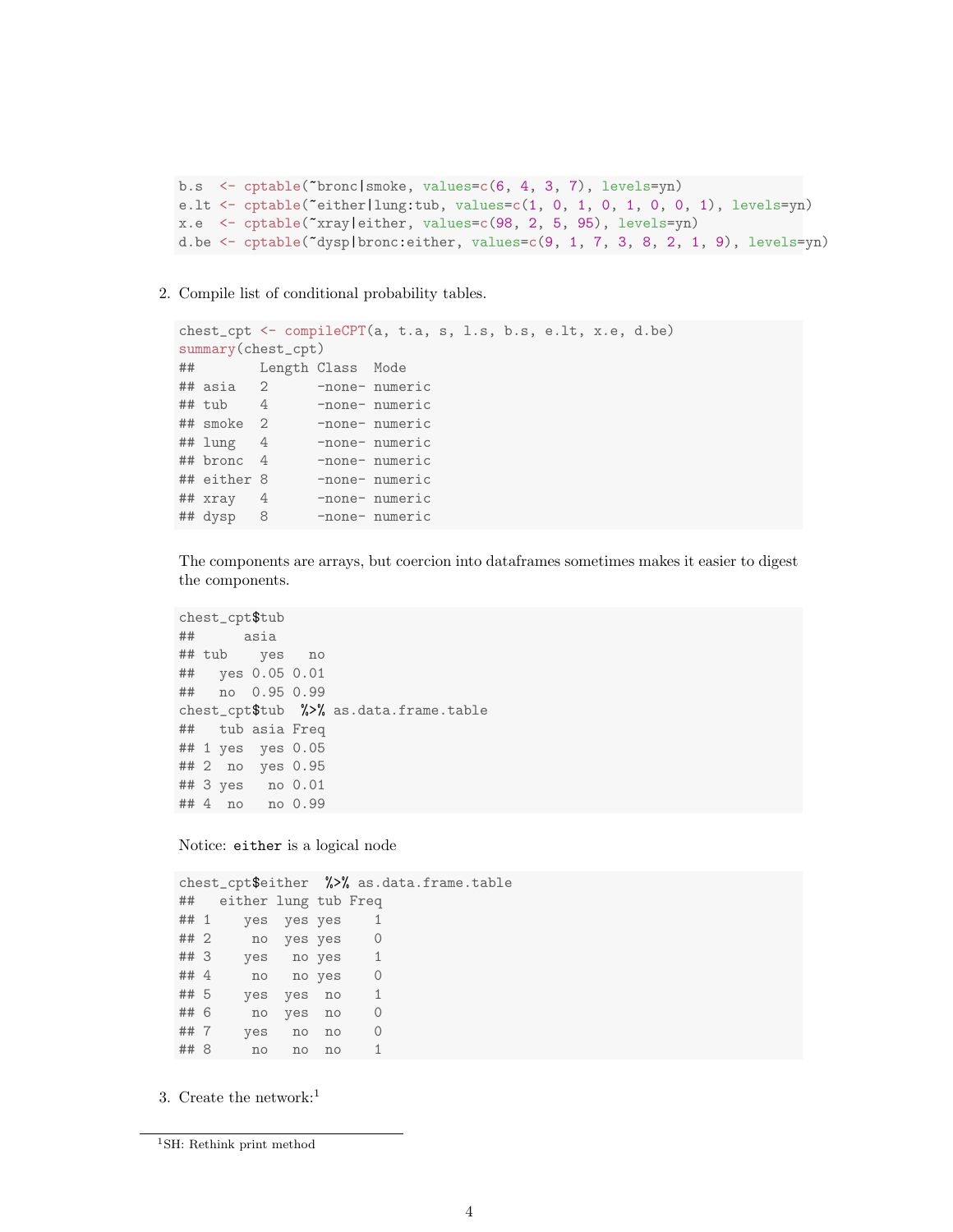```
chest_bn <- grain(chest_cpt)
chest_bn
## Independence network: Compiled: TRUE Propagated: FALSE
## Nodes: chr [1:8] "asia" "tub" "smoke" "lung" "bronc" "either" "xray" "dysp"
```
Compile the network (see references for details about this): $2$ 

```
chest_bn <- compile(chest_bn)
```
## 3.2 Querying a network

1. The network can be queried to give marginal probabilities:<sup>3</sup>

```
querygrain(chest_bn, nodes=c("lung", "bronc"), type="marginal")
## $lung
## lung
## yes no
## 0.055 0.945
##
## $bronc
## bronc
## yes no
## 0.45 0.55
```
2. Likewise, a joint distribution can be obtained:

```
querygrain(chest_bn, nodes=c("lung", "bronc"), type="joint")
## bronc
## lung yes no
## yes 0.0315 0.0235
## no 0.4185 0.5265
```
3. Evidence can be entered in one of these two equivalent forms:

```
chest_bn2 <- setEvidence(chest_bn, evidence=list(asia="yes", dysp="yes"))
chest_bn2 <- setEvidence(chest_bn,
                     nodes=c("asia", "dysp"), states=c("yes", "yes"))
```
4. The probability of observing this evidence under the model is

```
pEvidence(chest_bn2)
## [1] 0.004501375
```
5. The network can be queried again:<sup>4</sup>

<sup>2</sup>SH: Maybe change so that default is that a network is compiled on creation time.  $3$ querygrain() can be abbreviated qgrain().

<sup>4</sup>SH: FIXME; joint is wrong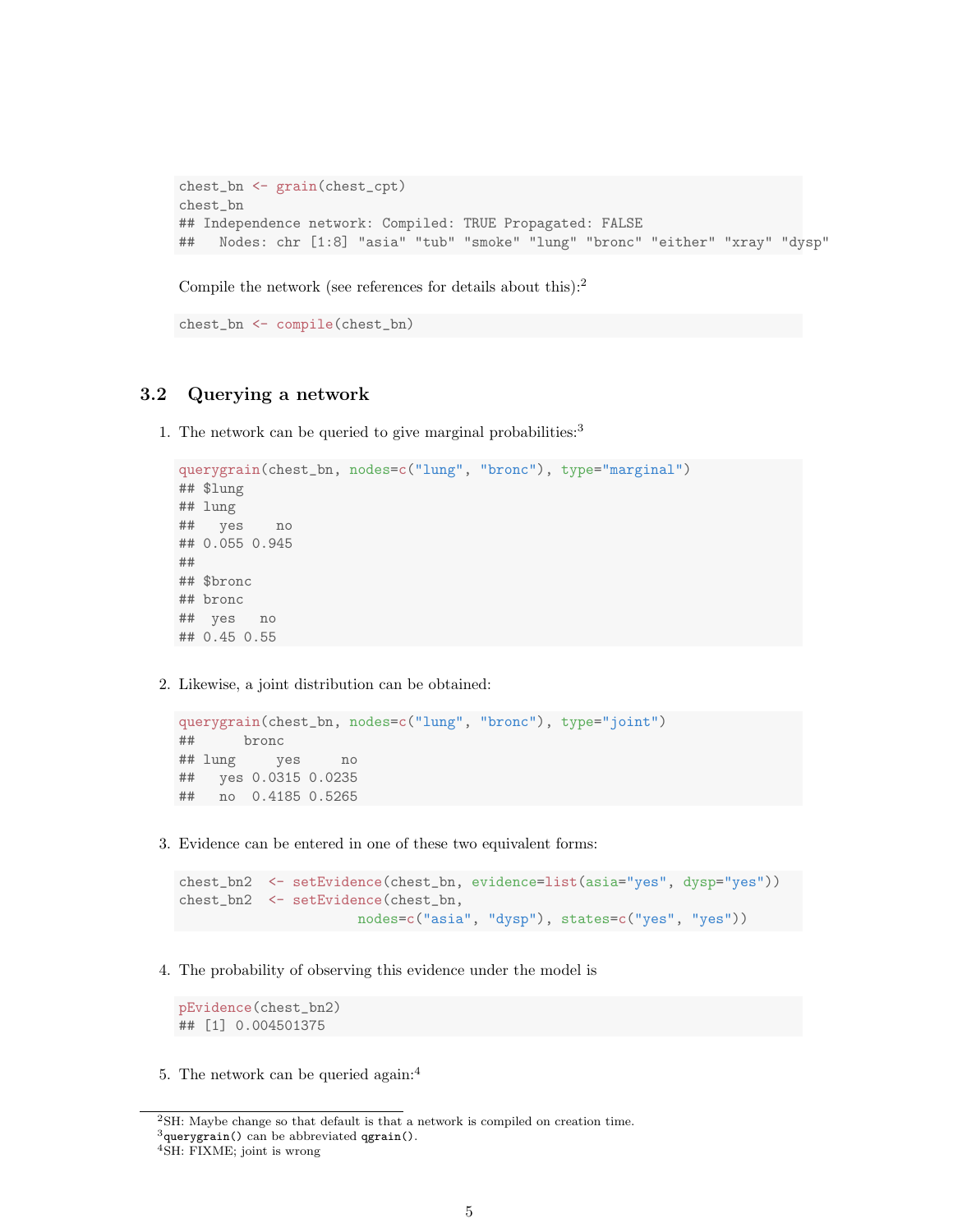```
querygrain(chest_bn2, nodes=c("lung", "bronc"))
## $lung
## lung
## yes no
## 0.09952515 0.90047485
##
## $bronc
## bronc
## yes no
## 0.8114021 0.1885979
querygrain(chest_bn2, nodes=c("lung", "bronc"), type="joint")
## bronc
## lung yes no
## yes 0.06298076 0.03654439
## no 0.74842132 0.15205354
```
Notice a small shortcut: A common usage of a Bayesian network is to enter evidence and then ask for the conditional distribtion of some variables: This can be accomplished in one simple step as  $\rm{follows:}^5$ 

```
querygrain(chest_bn, evidence=list(asia="yes", dysp="yes"),
         nodes=c("lung", "bronc"), type="joint")
## bronc
## lung yes no
## yes 0.06298076 0.03654439
## no 0.74842132 0.15205354
```
### 3.3 Conditioning on evidence with zero probability

Consider setting the evidence

chest\_bn3 <- setEvidence(chest\_bn, evidence=list(either="no", tub="yes"))

Under the model, this specific evidence has zero probability: either is true if tub is true or lung is true (or both). Hence the specific evidence is impossible and therefore, all conditional probabilities are (under the model) undefined:

```
pEvidence(chest_bn3)
## [1] 0
querygrain(chest_bn3, nodes=c("lung", "bronc"), type="joint")
## bronc
## lung yes no
## yes NaN NaN
## no NaN NaN
```
Zero probailities (or almost zero probabilities) also arise in a different in a different setting. Consider this example

<sup>5</sup>SH: FIXME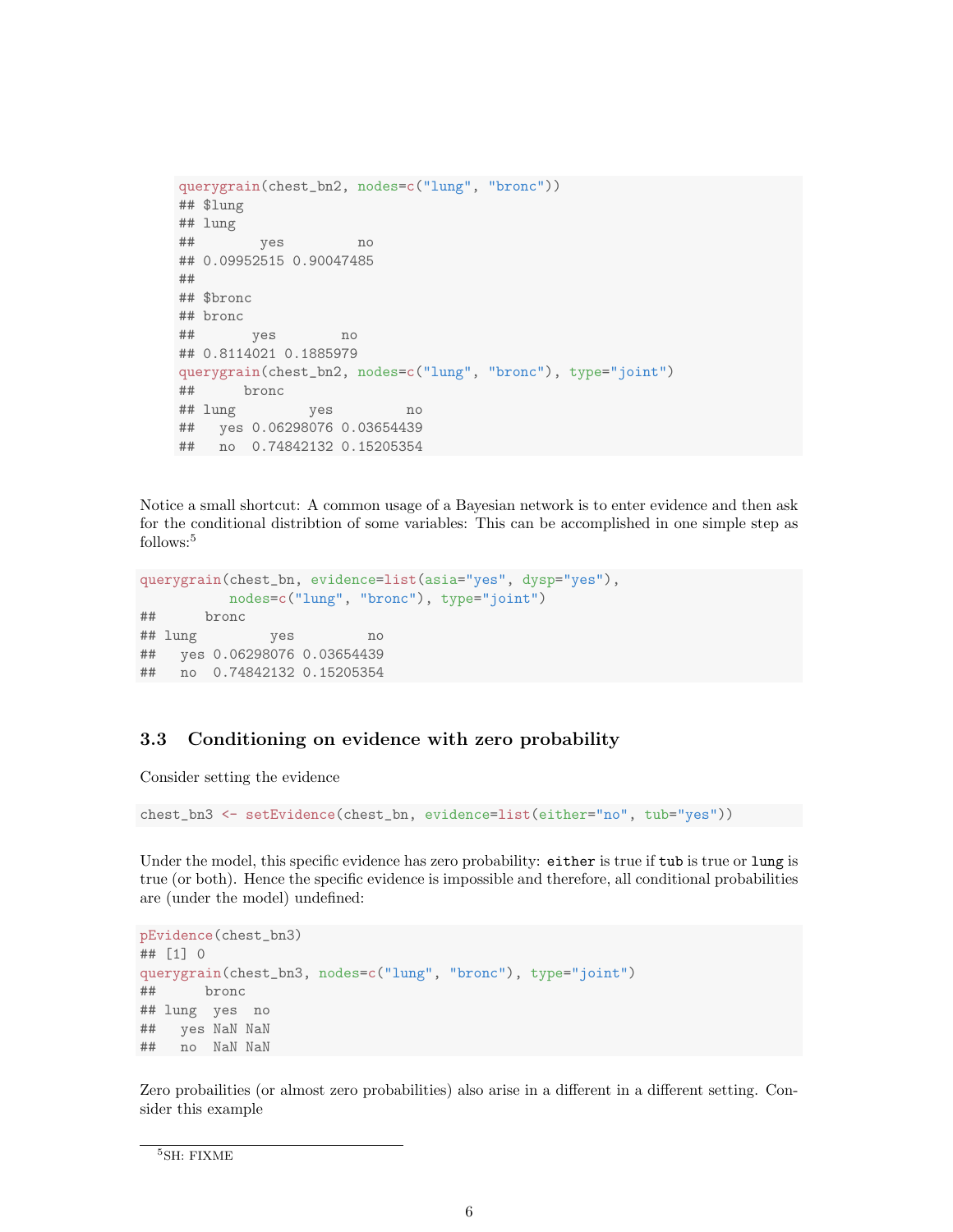```
yn <- c("yes","no")
eps <- 1e-100
a <- cptable(~a, values=c(1, eps), levels=yn)
b.a \leq cptable("b+a, values=c(1, eps, eps, 1), levels=yn)
c.b \leq cptable(\leq+b, values=c(1, eps, eps, 1), levels=yn)
plist <- compileCPT(list(a, b.a, c.b))
bn <- grain(plist)
tt <- querygrain(bn, type="joint")
ftable(tt)
## c yes no
## a b
## yes yes 1e+00 1e-100
## no 1e-200 1e-100
## no yes 1e-200 1e-300
## no 1e-200 1e-100
querygrain(setEvidence(bn, evidence=list(a="no", c="yes")))
## $b
## b
## yes no
## 0.5 0.5
```
No problem so far, but if eps is made smaller numerical problems arise:<sup>6</sup>

```
eps <- 1e-200
a <- cptable(~a, values=c(1, eps),levels=yn)
b.a <- cptable(~b+a, values=c(1, eps, eps, 1),levels=yn)
c.b <- cptable(~c+b, values=c(1, eps, eps, 1),levels=yn)
plist <- compileCPT(list(a, b.a, c.b))
bn <- grain(plist)
tt <- querygrain(bn, type="joint")
ftable(tt)
## c yes no
## a b
## yes yes 1e+00 1e-200
## no 0e+00 1e-200
## no yes 0e+00 0e+00
## no 0e+00 1e-200
querygrain(setEvidence(bn, evidence=list(a="no", c="yes")))
## $b
## b
## yes no
## NaN NaN
```
### 3.4 Brute force computations and why they fail

The **gRain** package makes computations as those outlined above in a very efficient way; please see the references. However, it is in this small example also possible to make the computations directly: We can construct the joint distribution (an array with  $2^8 = 256$  entries) directly as:

 ${}^{6}$ Her vil det netop vaere smart at laegge tabeller ind separat!!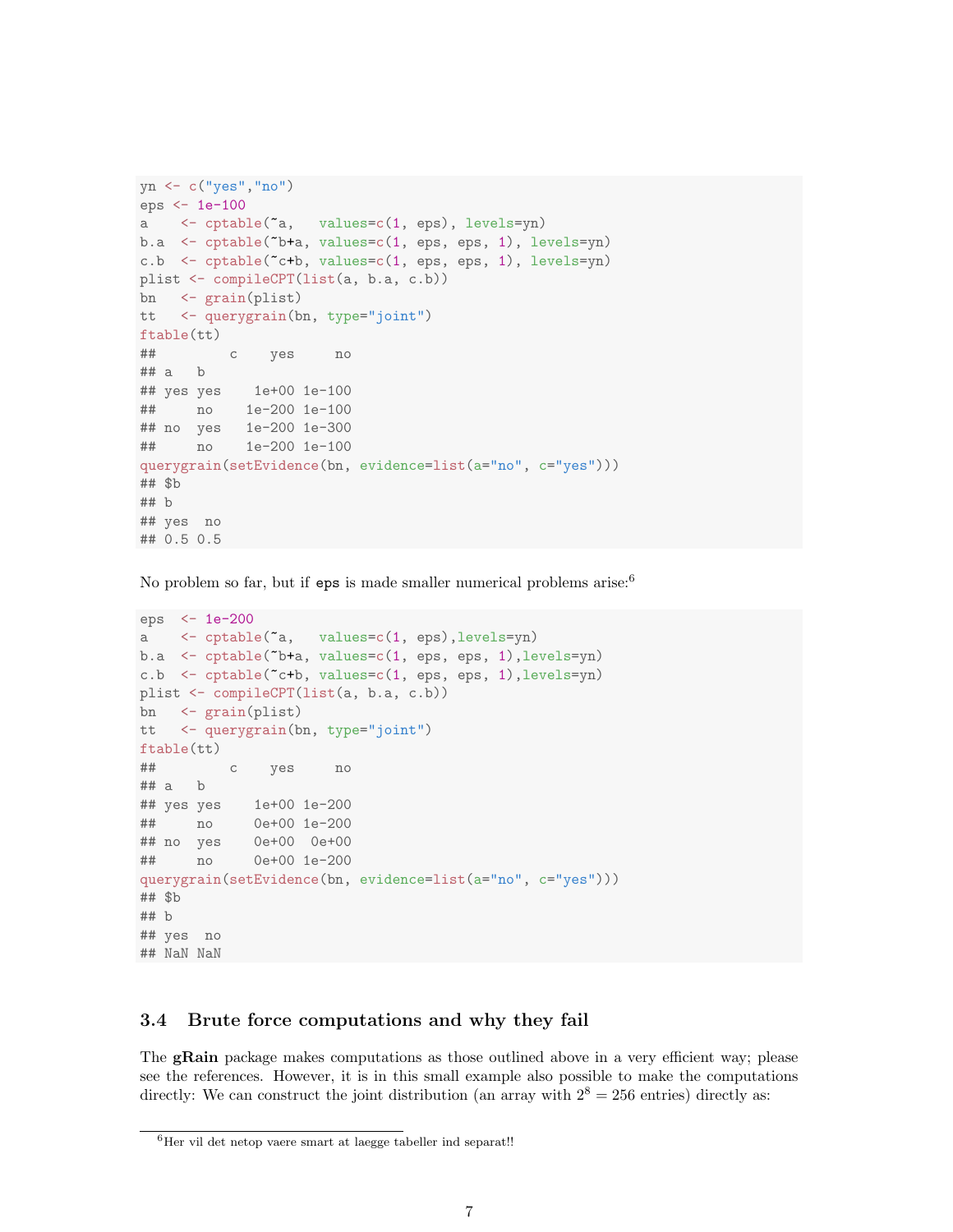```
joint <- tabListMult(chest_cpt)
dim(joint)
## [1] 2 2 2 2 2 2 2 2
joint %>% as.data.frame.table %>% head
## xray asia smoke lung tub dysp bronc either Freq
## 1 yes yes yes yes yes yes yes yes 1.32300e-05
## 2 no yes yes yes yes yes yes yes 2.70000e-07
## 3 yes no yes yes yes yes yes yes 2.61954e-04
## 4 no no yes yes yes yes yes yes 5.34600e-06
## 5 yes yes no yes yes yes yes yes 6.61500e-07
## 6 no yes no yes yes yes yes yes 1.35000e-08
```
This will clearly fail even moderate size problems: For example, a model with 80 nodes each with 10 levels will give a joint state space with  $10^{80}$  states; that is about the number of atoms in the universe. Similarly, 265 binary variables will result in a joint state space of about the same size. Yet, **gRain** has been used succesfully in models with tens of thousand variables. The "trick" in gRain is to make all computations without ever forming the joint distribution.

However, we can do all the computations by brute force methods as we will illustrate here:

Marginal distributions are

```
tabMarg(joint, "lung")
## lung
## yes no
## 0.055 0.945
tabMarg(joint, "bronc")
## bronc
## yes no
## 0.45 0.55
```
Conditioning on evidence can be done in different ways: The conditional density is a 6–way slice of the original 8–way joint distribution:

```
ev <- list(asia="yes", dysp="yes")
cond1 <- tabSlice(joint, slice=ev)
\text{cond1} \leftarrow \text{cond1} / \text{sum}(\text{cond1})dim(cond1)
## [1] 2 2 2 2 2 2
tabMarg(cond1, "lung")
## lung
## yes no
## 0.09952515 0.90047485
tabMarg(cond1, "bronc")
## bronc
## yes no
## 0.8114021 0.1885979
```
Alternatively, multiply all entries not consistent by zero and all other entries by one and then marginalize:

```
cond2 <- tabSliceMult(joint, slice=ev)
cond2 \leftarrow cond2 / sum(cond2)dim(cond2)
```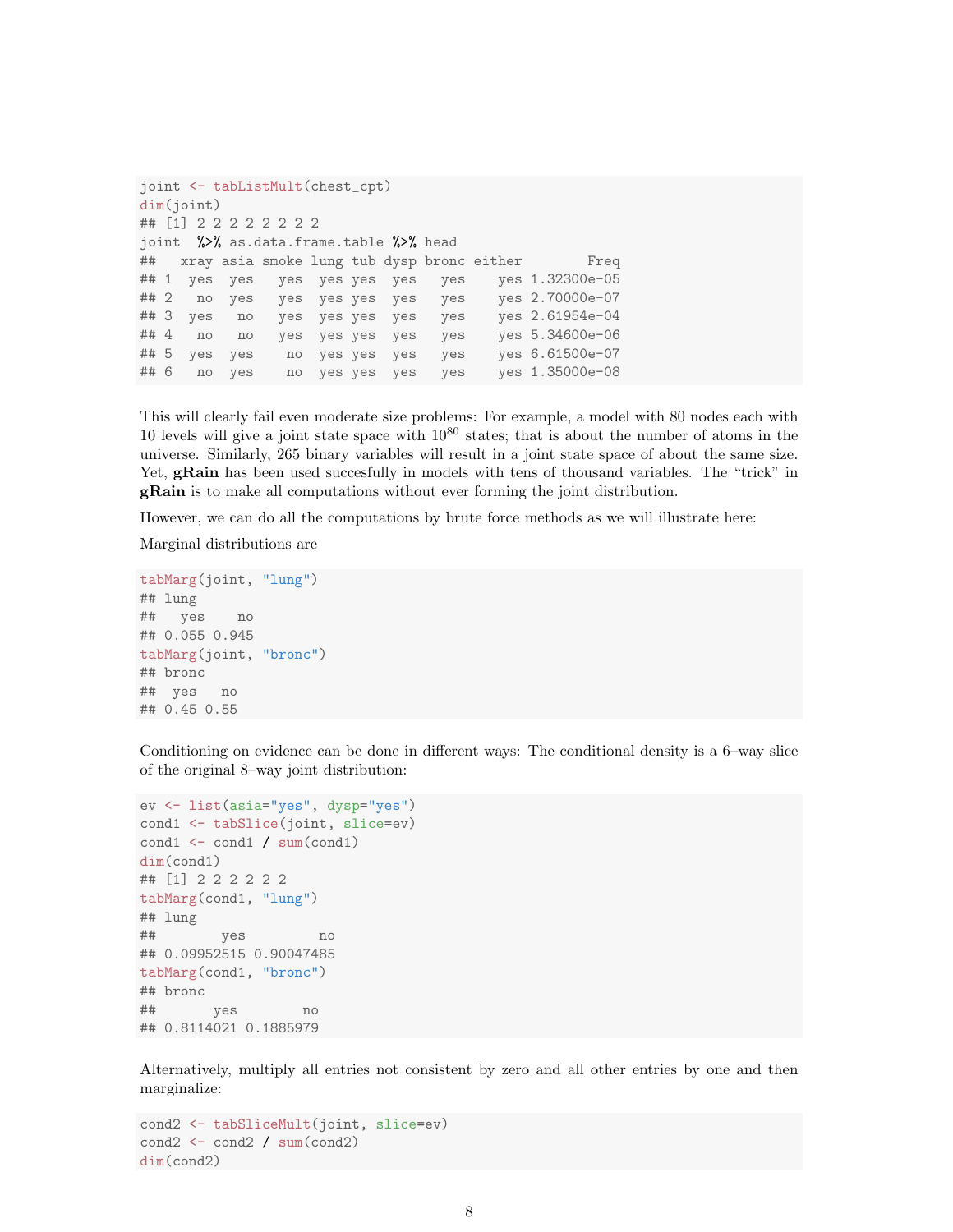```
## [1] 2 2 2 2 2 2 2 2
tabMarg(cond2, "lung")
## lung
## yes no
## 0.09952515 0.90047485
tabMarg(cond2, "bronc")
## bronc
## yes no
## 0.8114021 0.1885979
```
# 4 Hard and virtual (likelihood) evidence

Below we describe how to work with virtual evidence (also known as likelihood evidence) in gRain. This is done via the function setEvidence().

The clique potential representation in a Bayesian network gives

$$
p(x) \propto \psi(x) = \prod_C \psi_C(x_C)
$$

where we recall that the whole idea in computations with Bayesian networks is to avoid calculation the product on the right hand side. Instead computations are based on propagation (multiplying, dividing and summing clique potentials  $\psi_C$  in an appropriate order, and such an appropriate order comes from a junction tree). The normalizing constant, say  $c = \sum_x \psi(x)$ , comes out of propagation as a "by product".

Suppose a set of nodes E are known to have a specific value, i.e.  $x_E = x_E^*$ . This is called hard evidence. The probability of the event  $x_E = x_E^*$  is

$$
p(x_E = x_E^*) = E_p\{I(x_E = x_E^*)\} = \sum_x I(x_E = x_E^*)p(x) = \frac{1}{c} \sum_x I(x_E = x_E^*)\psi(x)
$$

The computations are based on modifying the clique potentials  $\psi_C$  by giving value zero to states in  $\psi_C$  which are not consistent with  $x_E = x_E^*$ . This can be achieved with an indicator function, say  $L_C(x_C)$  such that we obtain a set of new potentials  $\tilde{\psi}_C = L_C(x_C) \psi_C(x_C)$ . Propagation with these new potentials gives, as a by product,  $\tilde{c} = \sum \tilde{\psi}(x)$  where  $\tilde{\psi}(x) = \prod_{C} \tilde{\psi}_{C}(x_C)$ . Consequently, we have  $p(x_E = x_E^*) = \tilde{c}/c$ .

In a more general setting we may have non–negative weights  $L(x)$  for each value of x. We may calculate

$$
E_p\{L(X)\} = \sum_x L(x)p(x)
$$

If  $L(X)$  factorizes as  $L(X) = L<sub>C</sub>(X<sub>C</sub>)$  then the computations are carried out as outlined above, i.e. by the message passing scheme.

#### 4.1 An excerpt of the chest clinic network

Consider the following excerpt of the chest clinic network which is described in the paper mentioned above.

yn <- c("yes","no") a <- cptable(~asia, values=c(1,99),levels=yn)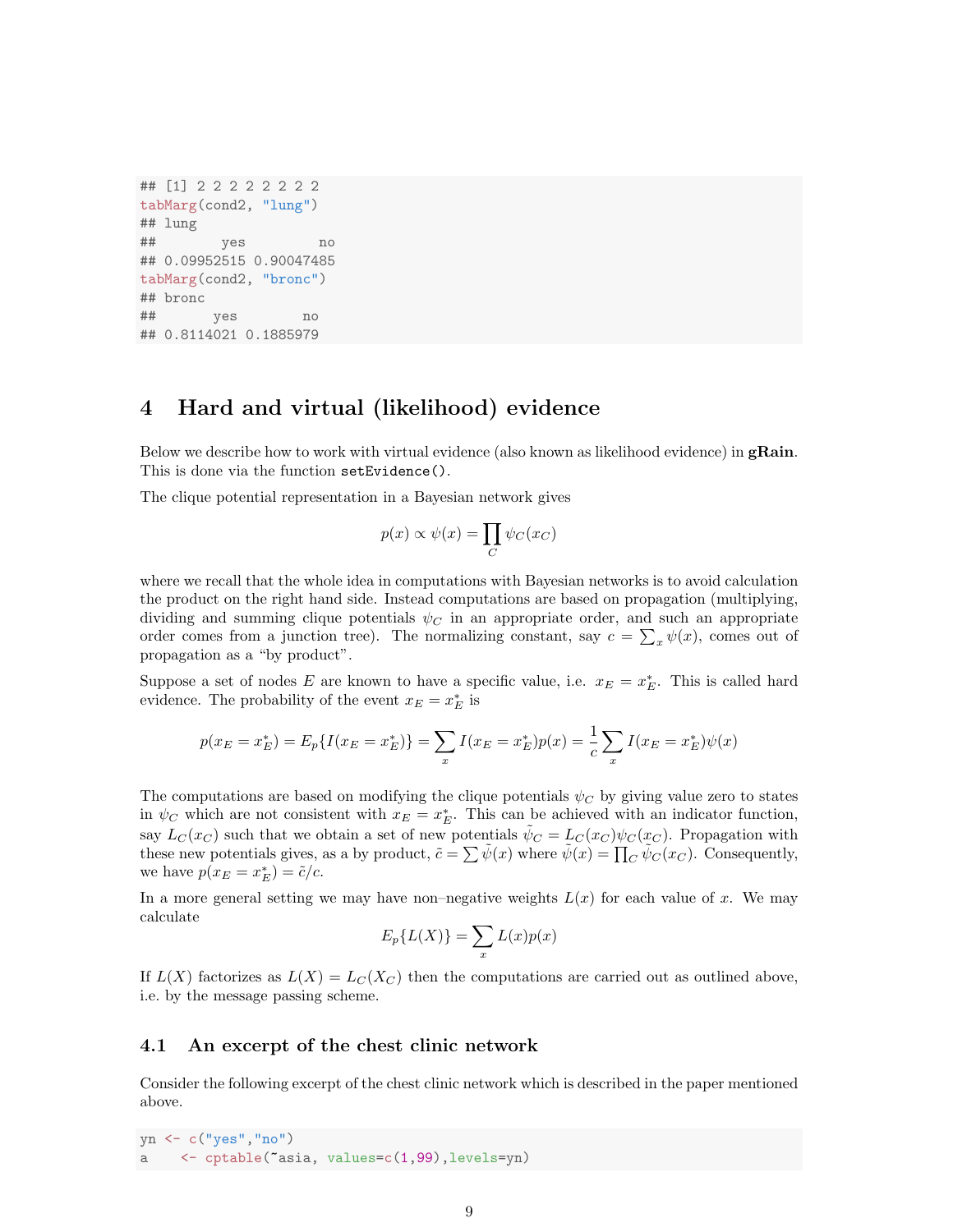```
t.a <- cptable(~tub|asia, values=c(5,95,1,99),levels=yn)
(plist1 <- compileCPT(list(a, t.a)))
## cpt_spec with probabilities:
## P( asia )
## P( tub | asia )
plist1[[1]]
## asia
## yes no
## 0.01 0.99
plist1[[2]]
## asia
## tub yes no
## yes 0.05 0.01
## no 0.95 0.99
(chest1 <- grain(plist1))
## Independence network: Compiled: TRUE Propagated: FALSE
## Nodes: chr [1:2] "asia" "tub"
querygrain(chest1)
## $asia
## asia
## yes no
## 0.01 0.99
##
## $tub
## tub
## yes no
## 0.0104 0.9896
```
## 4.2 Specifying hard evidence

Suppose we want to make a diagnosis about tuberculosis given the evidence that a person has recently been to Asia. The functions  $\text{setFinding}()$  (which has been in  $\text{gRain}$  for years) and setEvidence() (which is a recent addition to  $\mathbf{gRain)}$  can both be used for this purpose. The following forms are equivalent  $(\text{setFinding}()$  is kept in **gRain** for backward compatibility):

```
setEvidence(chest1, evidence=list(asia="yes"))
## Independence network: Compiled: TRUE Propagated: TRUE
## Nodes: chr [1:2] "asia" "tub"
## Evidence:
## nodes is.hard.evidence hard.state
## 1 asia TRUE yes
## pEvidence: 0.010000
setEvidence(chest1, nodes="asia", states="yes")
## Independence network: Compiled: TRUE Propagated: TRUE
## Nodes: chr [1:2] "asia" "tub"
## Evidence:
## nodes is.hard.evidence hard.state
## 1 asia TRUE yes
## pEvidence: 0.010000
## setFinding(chest1, nodes="asia", states="yes")
```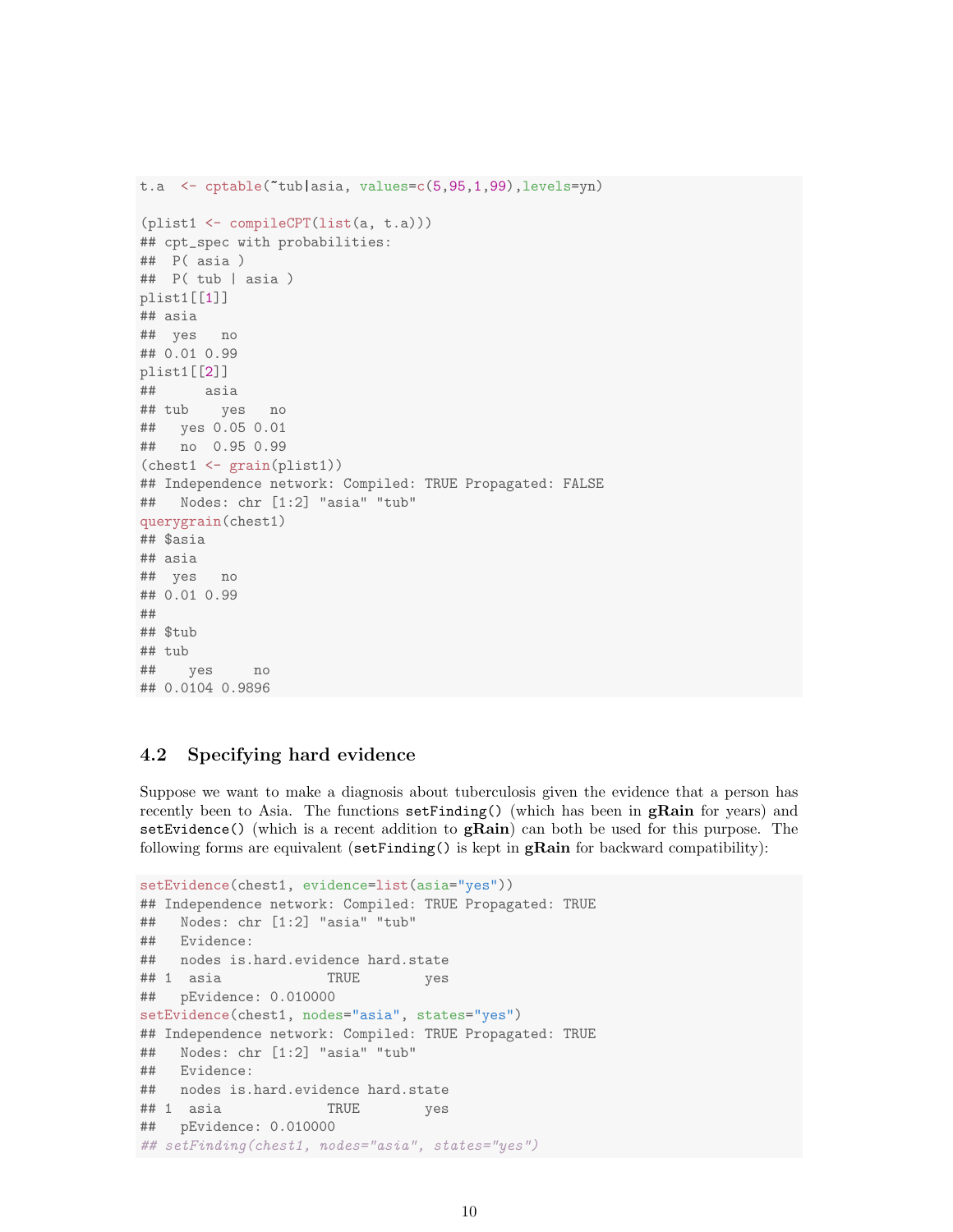```
querygrain(setEvidence(chest1, evidence=list(asia="yes")))
## $tub
## tub
## yes no
## 0.05 0.95
```
### 4.3 What is virtual evidence (also called likelihood evidence) ?

Suppose we do not know with certainty whether a patient has recently been to Asia (perhaps the patient is too ill to tell). However the patient (if he/she is Caucasian) may be unusually tanned and this lends support to the hypothesis of a recent visit to Asia.

To accommodate we create an extended network with an extra node for which we enter evidence. However, it is NOT necessary to do so in practice, because we may equivalently enter the virtual evidence in the original network.

We can then introduce a new variable guess asia with asia as its only parent.<sup>7</sup>

```
g.a <- parray(c("guess.asia", "asia"), levels=list(yn, yn),
              values=c(.8,.2, .1,.9))
```
This reflects the assumption that for patients who have recently been to Asia we would guess so in 80% of the cases, whereas for patients who have not recently been to A we would (erroneously) guess that they have recently been to Asia in 10% of the cases.

```
(plist2 <- compileCPT(list(a, t.a, g.a )))
## cpt_spec with probabilities:
## P( asia )
## P( tub | asia )
## P( guess.asia | asia )
(chest2 <- grain(plist2))
## Independence network: Compiled: TRUE Propagated: FALSE
## Nodes: chr [1:3] "asia" "tub" "guess.asia"
querygrain( chest2 )
## $asia
## asia
## yes no
## 0.01 0.99
##
## $tub
## tub
## yes no
## 0.0104 0.9896
##
## $guess.asia
## guess.asia
## yes no
## 0.107 0.893
```
Now specify the guess or judgment, that the person has recently been to Asia:

<sup>7</sup>FIXME: Hvorfor vil parray ikke gaa vaek...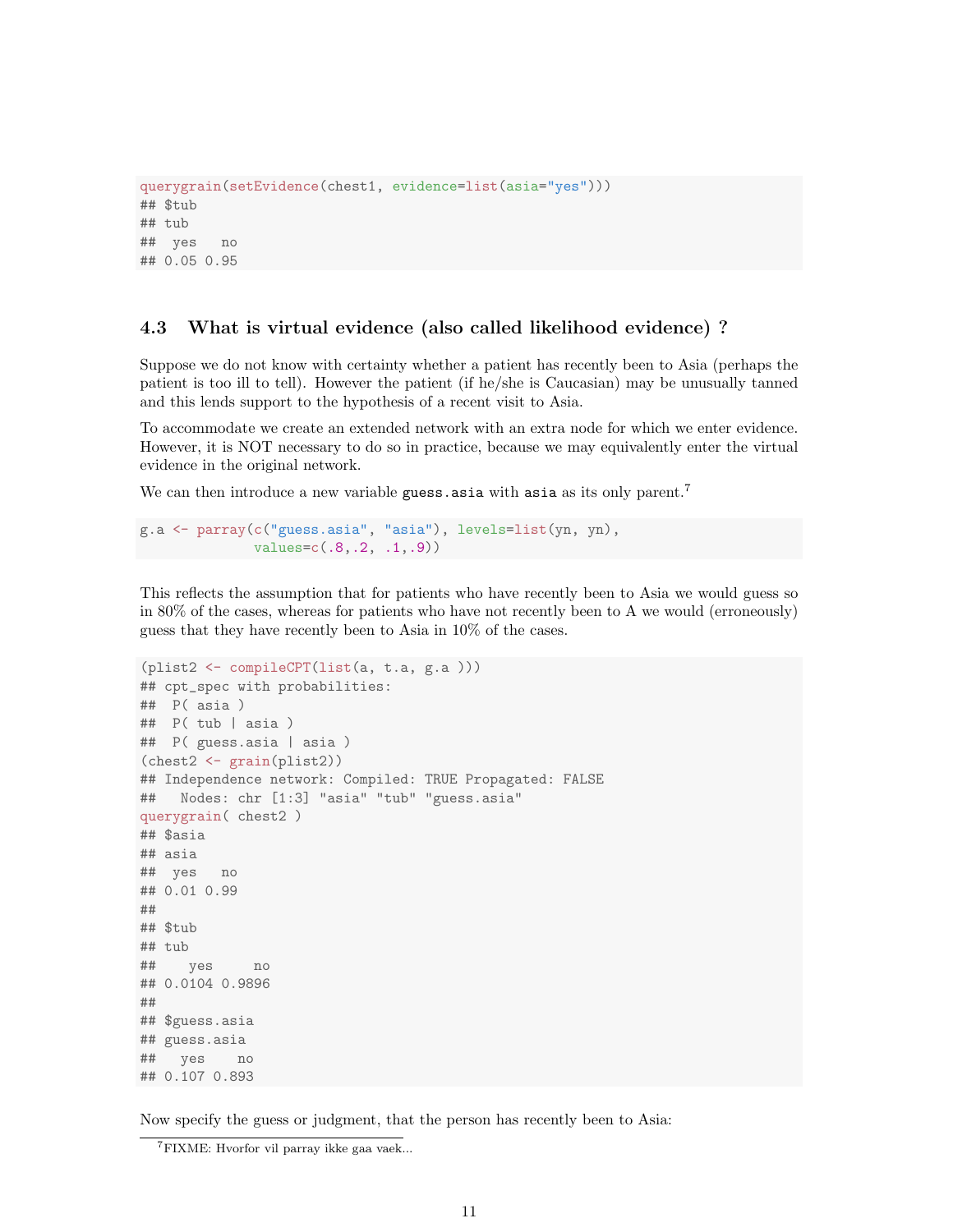```
querygrain(setEvidence(chest2, evidence=list(guess.asia="yes")))
## $asia
## asia
## yes no
## 0.07476636 0.92523364
##
## $tub
## tub
## yes no
## 0.01299065 0.98700935
```
### 4.4 Specifying virtual evidence

The same guess or judgment can be specified as virtual evidence (also called likelihood evidence) for the original network:

```
querygrain(setEvidence(chest1, evidence=list(asia=c(.8, .1))))
## $tub
## tub
## yes no
## 0.01299065 0.98700935
```
This also means that specifying that specifying  $\texttt{asia='yes'}$  can be done as

```
querygrain(setEvidence(chest1, evidence=list(asia=c(1, 0))))
## $tub
## tub
## yes no
## 0.05 0.95
```
## 4.5 A mixture of a discrete and a continuous variable

gRain only handles discrete variables with a finite state space, but using likelihood evidence it is possible to work with networks with both discrete and continuous variables (or other types of variables). This is possible only when he networks have a specific structure. This is possible when no discrete variable has non–discrete parents.<sup>8</sup>

Take a simple example: x is a discrete variable with levels 1 and 2;  $y_1|x = k \sim N(\mu_k, \sigma_k^2)$  and  $y_2|x = k \sim Poi(\lambda_k)$  where  $k = 1, 2$ . The joint distribution is

$$
p(x, y_1, y_2) = p(x)p(y_1|x)p(y_2|x)
$$

Suppose the interest is in the distribution of x given  $y_1 = y_1^*$  and  $y_2 = y_2^*$ . We then have

$$
p(x|y_1^*, y_2^*) \propto p(x)p(y_1^*|x)p(y_2^*|x) = p(x)L_1(x)L_2(x)
$$

# 5 Building networks from data

The following two graphs specify the same model:

<sup>8</sup>SH: Expand this.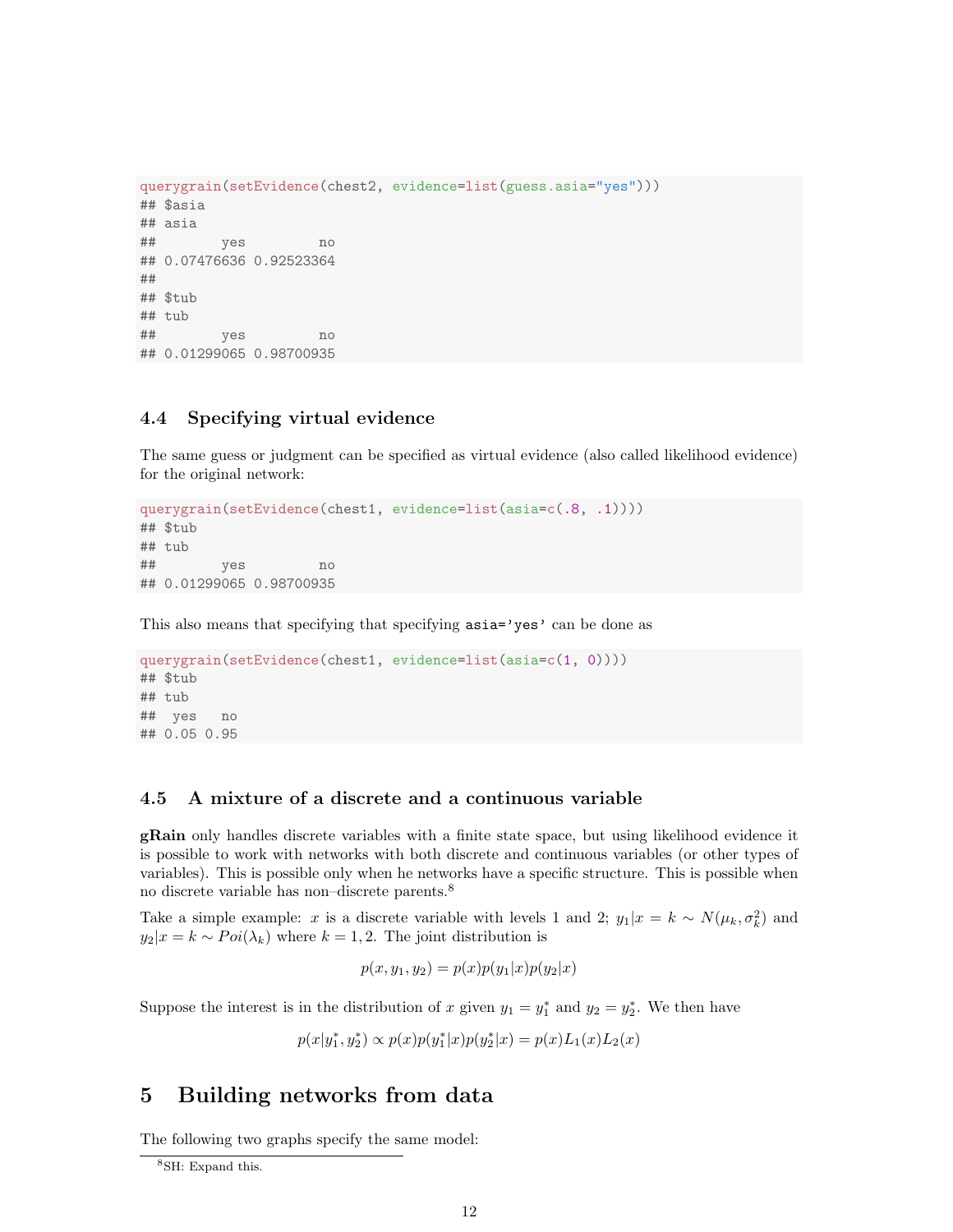```
dG \leftarrow dag(A:B + B:C)
uG \leftarrow ug("A:B + B:C)
par(mfrow=c(1,2)); plot( dG ); plot( uG )
```


Suppose data is

```
dat <- tabNew(c("A", "B", "C"), levels=c(2, 2, 2), values=c(0, 0, 2, 3, 1, 2, 1, 4))
class(dat)
## [1] "array"
```
A network can be built from data using:

```
gr.dG <- compile( grain( dG, data=dat ) )
gr.uG <- compile( grain( uG, data=dat ) )
```
However, when there are zeros in the table, care must be taken.

### 5.1 Extracting information from tables

In the process of creating networks, conditional probability tables are extracted when the graph is a dag and clique potentials are extracted when the graph is a chordal (i.e. triangulated) undirected graph. This takes place as follows (internally):

```
extractCPT(dat, dG)
## $A
## B
## A B1 B2
## A1 0.3333333 0.3
## A2 0.6666667 0.7
##
## $B
## C
## B C1 C2
## B1 0 0.375
## B2 1 0.625
##
## $C
```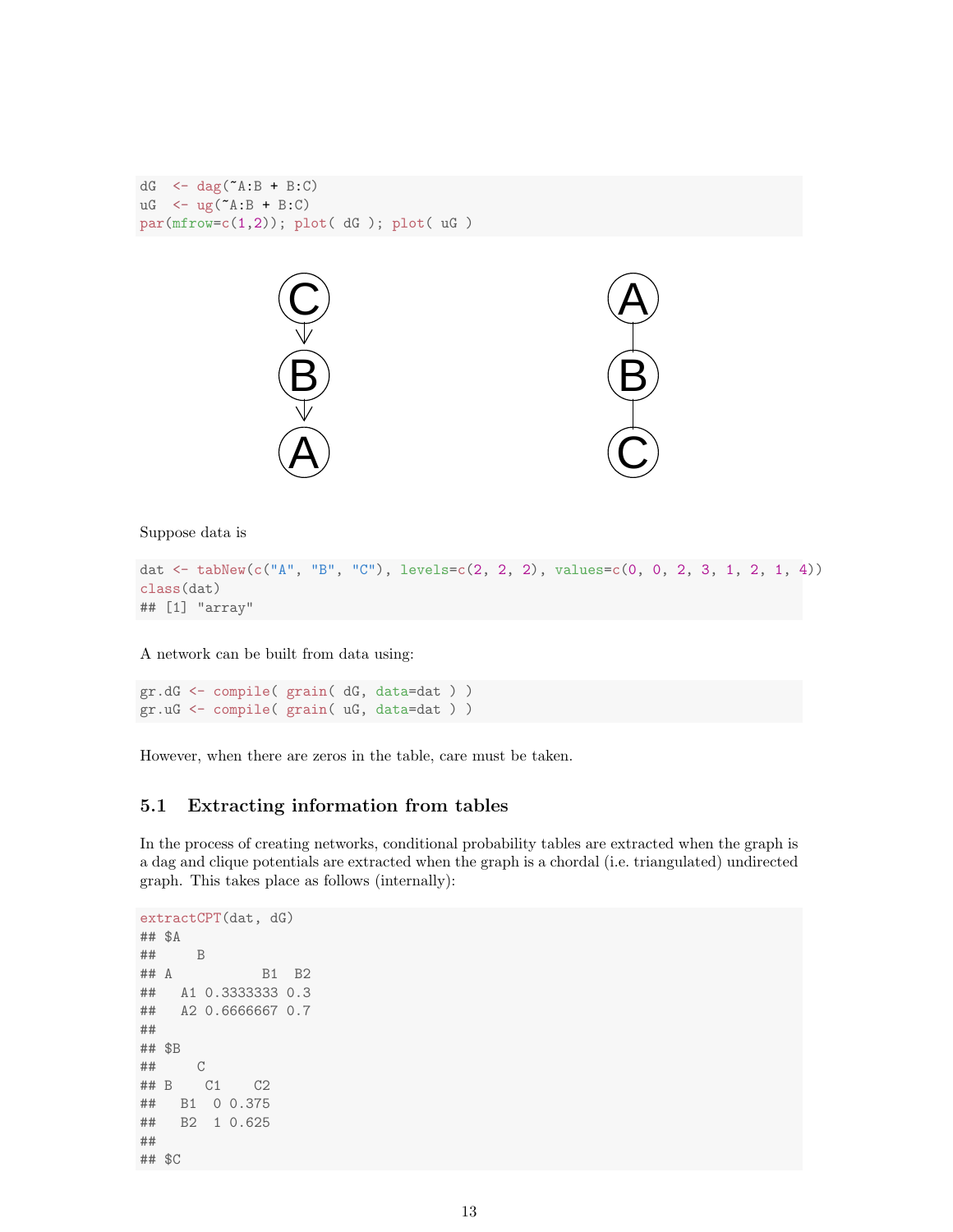```
## C
## C1 C2
## 0.3846154 0.6153846
##
## attr(,"graph")
## A graphNEL graph with directed edges
## Number of Nodes = 3
## Number of Edges = 2
## attr(,"class")
## [1] "cpt_rep"
c(extractPOT(dat, uG ))
## [[1]]
## A
## B A1 A2
## B1 0.07692308 0.1538462
## B2 0.23076923 0.5384615
##
## [[2]]
## B
## C B1 B2
## C1 0 0.5
## C2 1 0.5
```
The conditional probability table  $P(A|B)$  contains NaNs because

$$
P(A|B = B1) = \frac{n(A, B = B1)}{\sum_{A} n(A, B = B1)} = \frac{0}{0} = \text{NaN}
$$

For this reason the network  $gr.dG$  above will fail to compile whereas  $gr.uG$  will work, but it may not give the expected results.

### 5.2 Using smooth

To illustrate what goes on, we can extract the distributions from data as follows:<sup>9</sup>

```
p.A.g.B <- tableDiv(dat, tableMargin(dat, "B"))
p.B <- tableMargin(dat, "B") / sum(dat)
p.AB <- tableMult( p.A.g.B, p.B)
```
However, the result is slightly misleading because  $\tt tableDiv sets$   $0/0 = 0$ .

In grain there is a smooth argument that will add a small number to the cell entries before extracting tables, i.e.

$$
P(A|B = B1) = \frac{n(A, B = B1) + \epsilon}{\sum_{A} (n(A, B = B1) + \epsilon)} = \frac{\epsilon}{2\epsilon} = 0.5
$$

and

$$
P(B) = \frac{\sum_{A} (n(A, B) + \epsilon)}{\sum_{AB} (n(A, B) + \epsilon)}
$$

We can mimic this as follows:

<sup>&</sup>lt;sup>9</sup>SH: FIXME Use new functions from gRbase.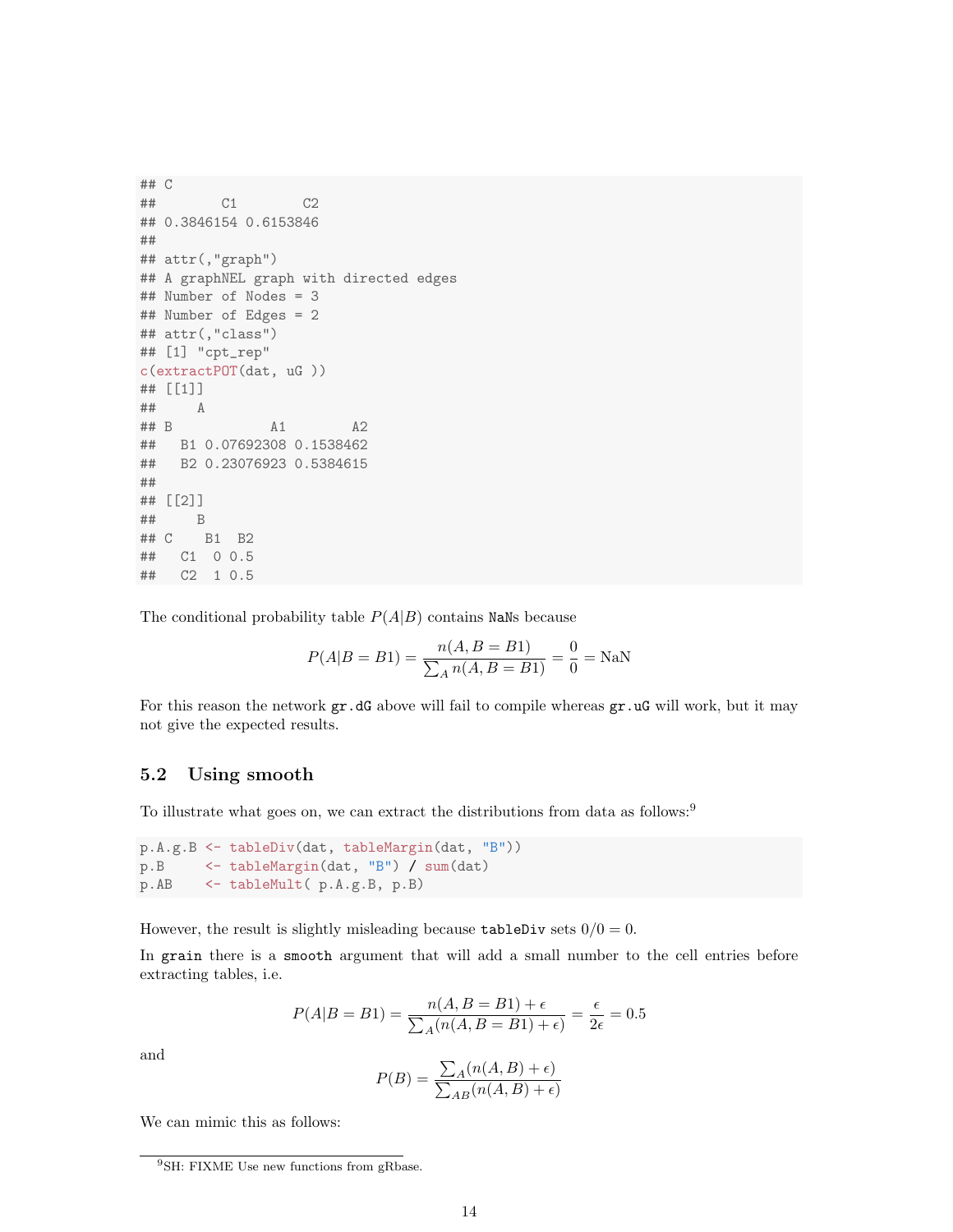```
e <- 1e-2
(data.e < -dat + e)## , , C = C1
##
## B
## A B1 B2
## A1 0.01 2.01
## A2 0.01 3.01
##
## , , C = C2
##
## B
## A B1 B2
## A1 1.01 1.01
## A2 2.01 4.01
```

```
pe.A.g.B <- tableDiv(dat.e, tableMargin(dat, "B"))
pe.B <- tableMargin(dat.e, "B")/sum(dat.e)
pe.AB <- tableMult( pe.A.g.B, pe.B )
```
However this resulting joint distribution is different from what is obtained from the adjusted table itself

```
dat.e / sum(dat.e)
## , , C = C1
##
## B
## A B1 B2
## A1 0.000764526 0.1536697
## A2 0.000764526 0.2301223
##
## , , C = C2
##
## B
## A B1 B2
## A1 0.07721713 0.07721713
## A2 0.15366972 0.30657492
```
This difference appears in the **gRain** networks.

### 5.3 Extracting tables

One can do

gr.dG <- compile(grain(dG, data=dat, smooth=e))

which (internally) corresponds to

```
extractCPT(dat, dG, smooth=e)
## $A
## B
```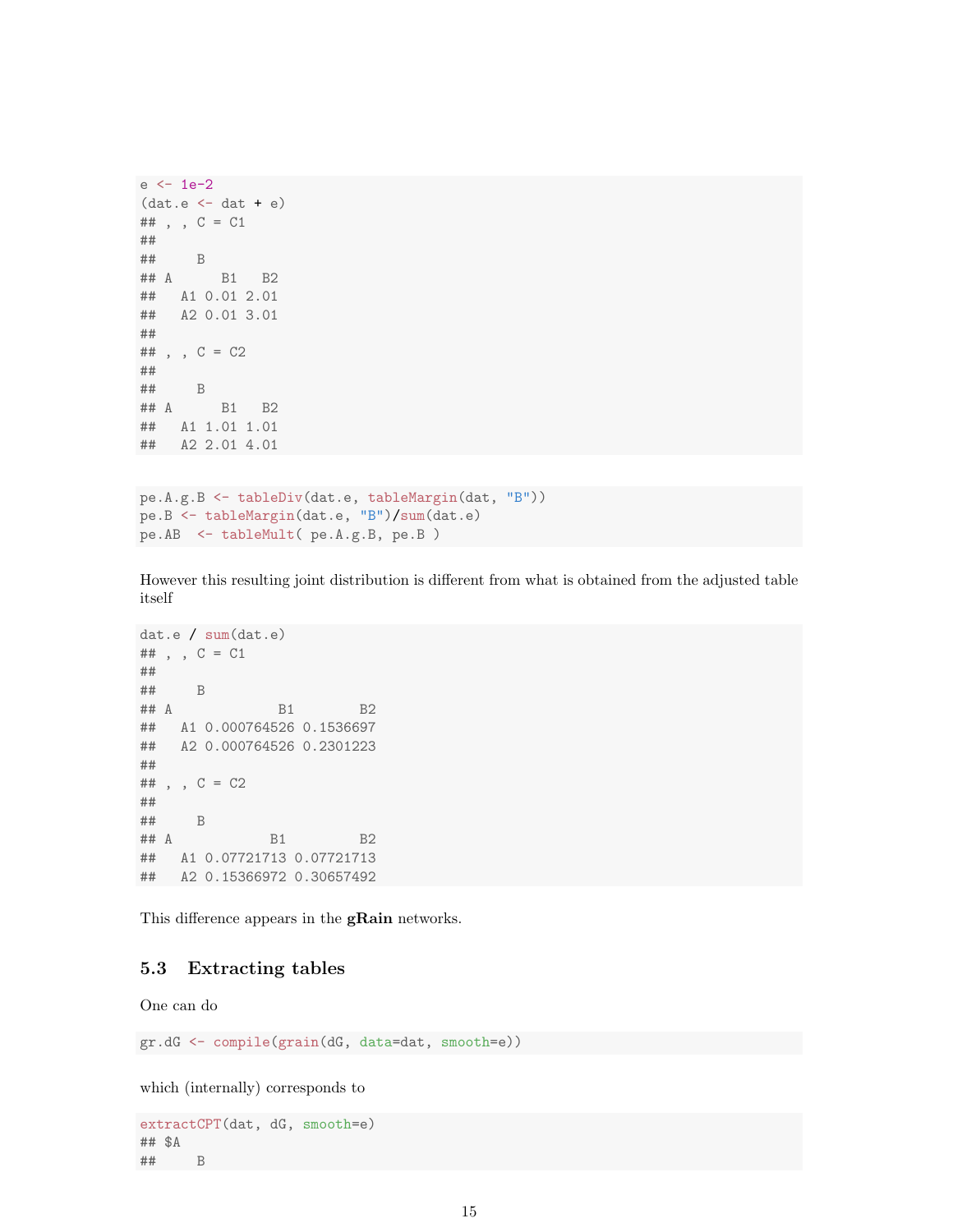```
## A B1 B2
## A1 0.3344371 0.3003992
## A2 0.6655629 0.6996008
##
## $B
## C
## B C1 C2
## B1 0.001992032 0.3753117
## B2 0.998007968 0.6246883
##
## $C
## C
## C1 C2
## 0.3847926 0.6152074
##
## attr(,"graph")
## A graphNEL graph with directed edges
## Number of Nodes = 3
## Number of Edges = 2
## attr(,"class")
## [1] "cpt_rep"
```

```
We get
```

```
querygrain(gr.dG)
## $A
## A
## A1 A2
## 0.3082845 0.6917155
##
## $B
## B
## B1 B2
## 0.2316611 0.7683389
##
## $C
## C
## C1 C2
## 0.3847926 0.6152074
querygrain(gr.uG)
## $B
## B
## B1 B2
## 0.2307692 0.7692308
##
## $A
## A
## A1 A2
## 0.3076923 0.6923077
##
## $C
## C
## C1 C2
```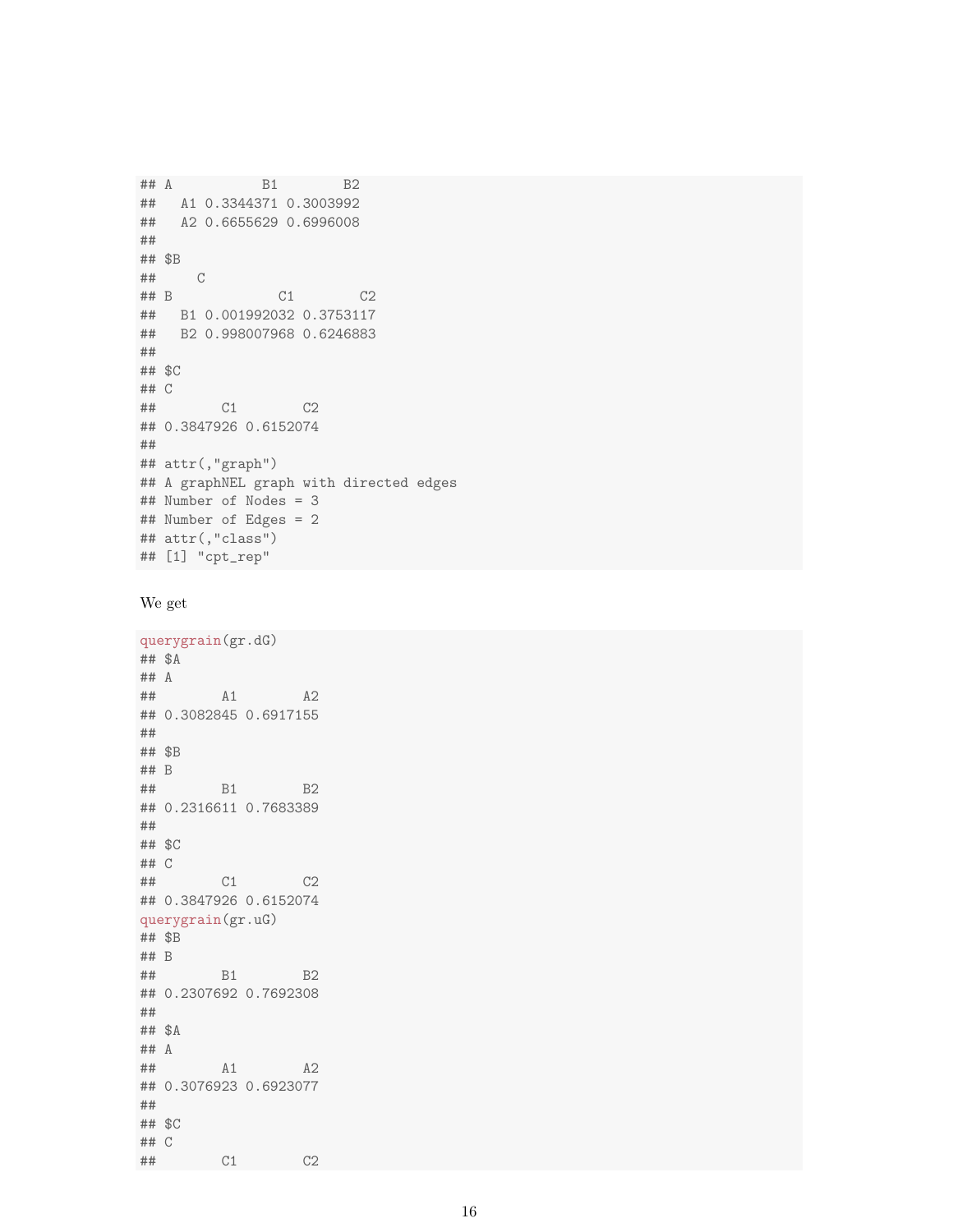## 0.3846154 0.6153846

However, if we condition on B=B1 we get:

```
querygrain(setFinding(gr.dG, nodes="B", states="B1"))
## $A
## A
## A1 A2
## 0.3344371 0.6655629
##
## $C
## C
## C1 C2
## 0.003308796 0.996691204
querygrain(setFinding(gr.uG, nodes="B", states="B1"))
## $A
## A
## A1 A2
## 0.3333333 0.6666667
##
## $C
## C
## C1 C2
## 0 1
```
so the "problem" with zero entries shows up in a different place. However, the answer is not necessarily wrong; the answer simply states that  $P(A|B = B1)$  is undefined. To "remedy" we can use the smooth argument:

gr.uG <- compile(grain(uG, data=dat, smooth=e))

which (internally) corresponds to

```
c(extractPOT(dat, uG, smooth=e))
## [[1]]
## A
## B A1 A2
## B1 0.07745399 0.1541411
## B2 0.23082822 0.5375767
##
## [[2]]
## B
## C B1 B2
## C1 0.003311258 0.5
## C2 0.996688742 0.5
```
Notice that the results are not exactly identical:

```
querygrain(gr.uG)
## $B
## B
## B1 B2
```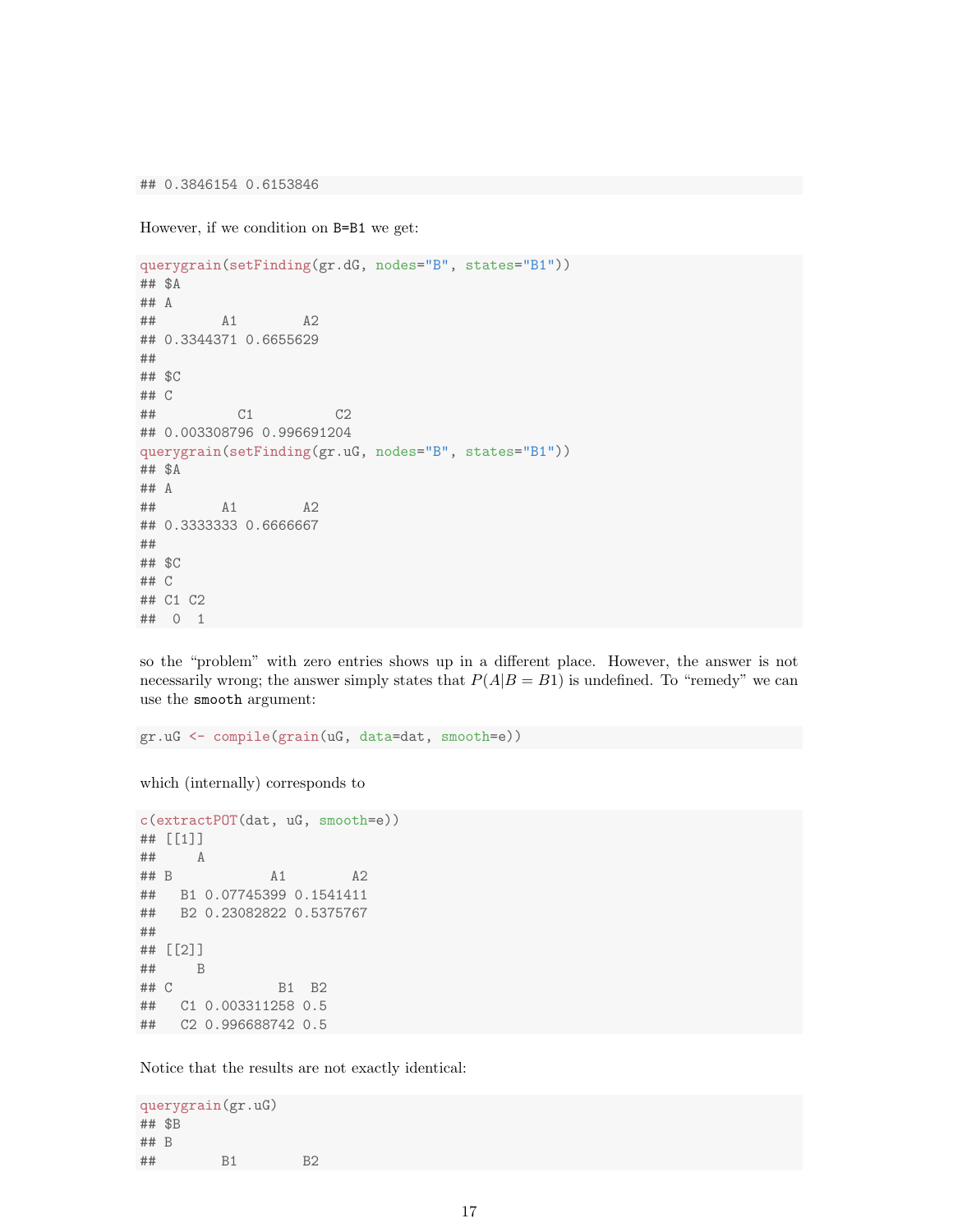## 0.2315951 0.7684049 ## ## \$A ## A ## A1 A2 ## 0.3082822 0.6917178 ## ## \$C ## C ## C1 C2 ## 0.3849693 0.6150307 querygrain(gr.dG) ## \$A ## A ## A1 A2 ## 0.3082845 0.6917155 ## ## \$B ## B ## B1 B2 ## 0.2316611 0.7683389 ## ## \$C ## C ## C1 C2 ## 0.3847926 0.6152074 querygrain(setFinding(gr.uG, nodes="B", states="B1")) ## \$A ## A ## A1 A2 ## 0.3344371 0.6655629 ## ## \$C ## C ## C1 C2 ## 0.003311258 0.996688742 querygrain(setFinding(gr.dG, nodes="B", states="B1")) ## \$A ## A ## A1 A2 ## 0.3344371 0.6655629 ## ## \$C ## C ## C1 C2 ## 0.003308796 0.996691204